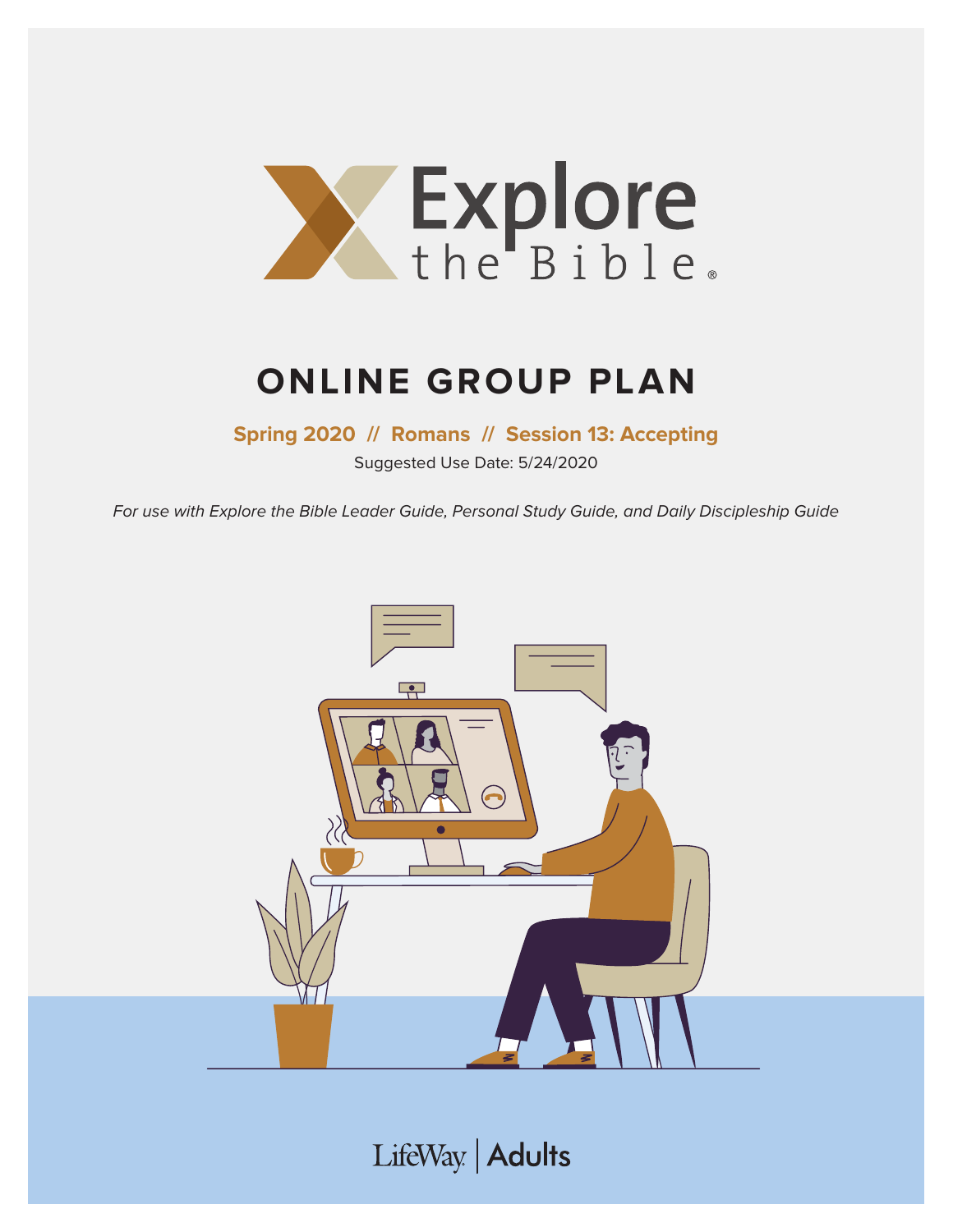# **PREPARATION**

#### **Best Practices for Leading an Online Group**



**PRAY** for your group members and for God to grant you insight as you study and prepare your Bible study session. Do this throughout the week.

**SCHEDULE** your group's online Bible study using the online meeting tool you prefer Invite group members and guests to participate using a meeting ID if required by your online meeting tool. **[Click here](https://s3.amazonaws.com/LWbranding/bsfl2019/2020/04/Online_Bible_Study_Best_Practices.pdf)** to view a Best Practices document for online groups.



**SEND** digital copies of the next session to group members who do not have a print copy. If using the Personal Study Guide, encourage group members to read the passage and comments for the next session. If you are using the Daily Discipleship Guide, encourage your group members to follow up your session by engaging with the five daily Bible readings.



**CONNECT** with your group via email or text messaging early in the week.

Create your own message:

- Briefly tell the group the title of your next Bible study, why it is important, and what they will learn.
- Challenge group members to study before the group session if your group uses a Personal Study Guide; remind group members to follow up your online study with their daily readings if your group uses the Daily Discipleship Guide.
- Remind group members when your group will meet online.

LifeWay | Adults

Or copy and paste this suggested wording into the email or text message to your group:

The human body is an amazing creation. A series of systems—such as the circulatory system, the digestive system, the skeletal system, and the nervous system—all work together to keep things moving and growing. Any problem in one system can create problems in another. The body of Christ works the same way. To keep the body healthy and effective, believers must live in unity.

Read Romans 14:1-12 in your Bible and the comments for Session 13 in your Explore the Bible Personal Study Guide or Daily Discipleship Guide. What are some things that you (as well as the group) can do to accept and encourage other believers to facilitate unity?

We will meet at (add time) using (name of online tool). Here is the link to our meeting: (add meeting ID if your online tool doesn't do that automatically)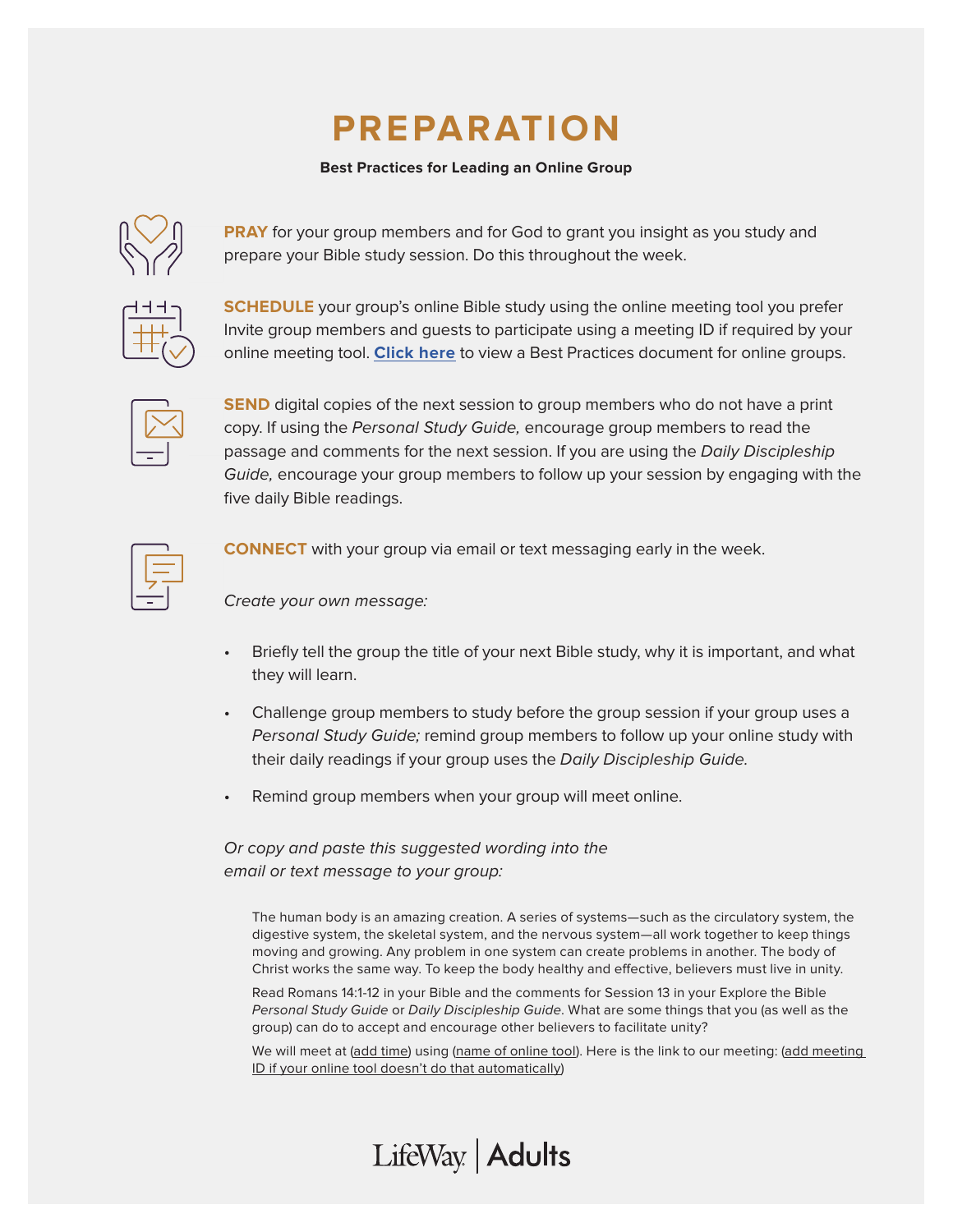

**PREPARE** to lead your group's Bible study.

- **Study** Romans 14:1-12. Notice Paul's use of rhetorical questions.
- **Listen** to the Explore the Bible Adult Leader Podcast. Go to **[goExploreTheBible.](https://goexplorethebible.com/adults-training/) [com/Adults-Training](https://goexplorethebible.com/adults-training/)** for an overview of the main points and key ideas from each session.
- **Visit** the Explore the Bible blog for additional leader helps at **[goExploreTheBible.](https://goexplorethebible.com/blog/) [com/L](https://goexplorethebible.com/blog/)eader-Helps**
- **Create** your teaching plan for guiding your group's online Bible study experience. Use the Online Group Plan on the next pages as a starting point, modifying it for your group as needed. Consult the Adult Commentary, QuickSource, and Leader Pack for additional ideas and resources.

**REMIND** your group members to study and prepare via another email or text message closer to the day your group meets.

Include a quote from the Personal Study Guide, a question, or an insight you plan to discuss with the group when you meet online.



### **HELPFUL LINKS**

- Explore the Bible main landing page: **[goExploreTheBible.com](https://goexplorethebible.com/)**
- Digital version of Explore the Bible: **[curriculum.lifeway.com](https://curriculum.lifeway.com/#/)**
- Explore the Bible leader helps: **[goExploreTheBible.com/L](https://goexplorethebible.com/blog/)eader-Helps**
- Explore the Bible Podcast: **[goExploreTheBible.com/Adults-Training](https://goexplorethebible.com/adults-training/)**
- Free Coronavirus links and leader helps: **[lifeway.com/coronavirus](https://www.lifeway.com/coronavirus)**

LifeWay | Adults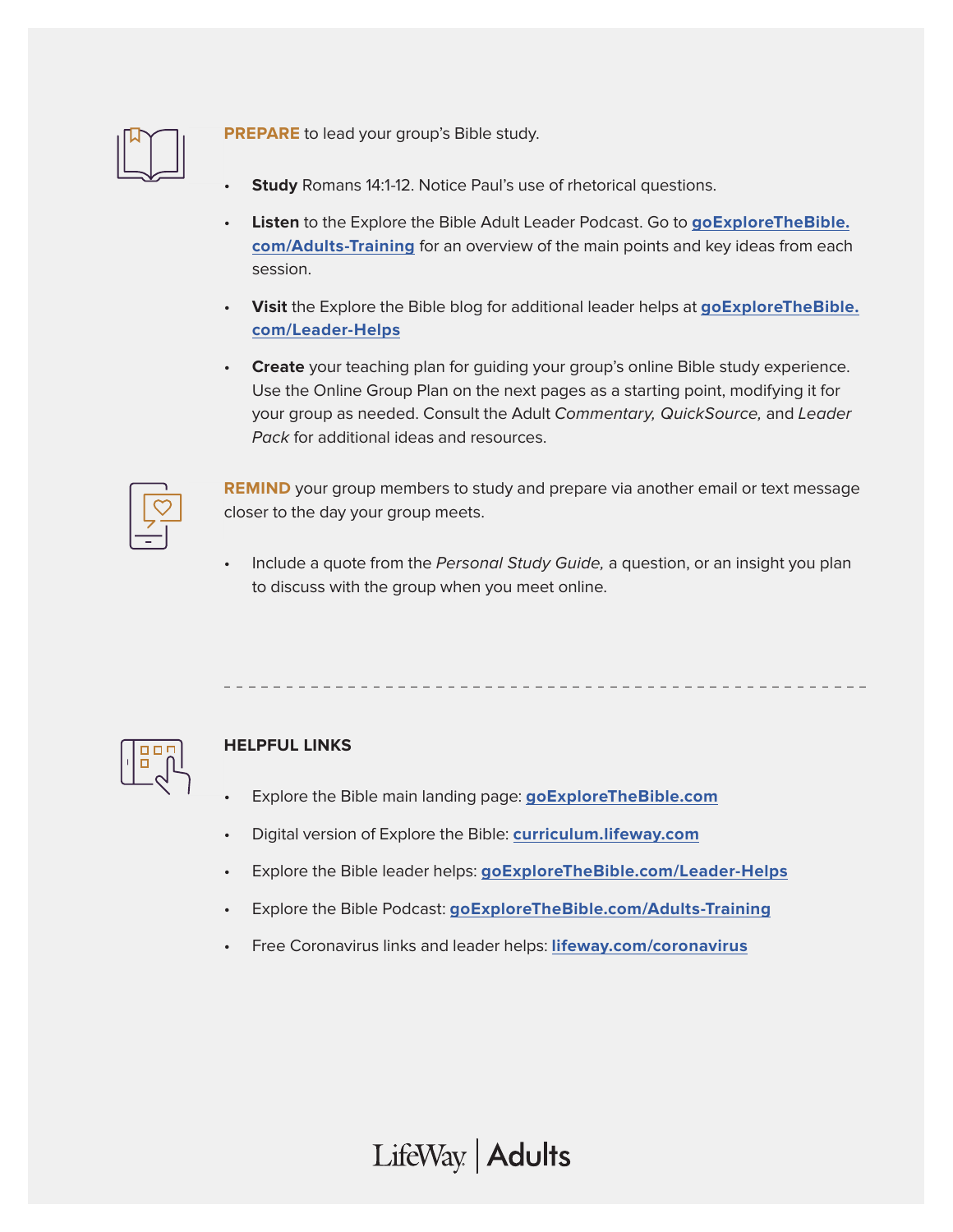

**Explore the Bible** // Spring 2020 // Romans // Session 13: Accepting

**GREET** people as they join and discuss the systems that operate in unity within NOTES the human body. Ask: **When have you seen a breakdown in one area create another problem in a different area of your body? How might this same type of cause and effect happen in a church?** (PSG, p. 113; DDG, p. 105)

**TRANSITION:** In chapter 14, Paul emphasized the principles of Christian liberty and love as guides for attitudes and behavior during disagreements. Option: Use the Extra! idea. See **[goExploreTheBible.com/LeaderExtras](https://goexplorethebible.com/leaderextras/)**

**GUIDE:** Read **Romans 14:1**. Paul drew a distinction between doctrine (truth that never changes) and practice (methods that can be adapted). Emphasize that the term "weak in faith" is often a relative term—that is, each of two believers who disagree over the importance of a religious tradition or practice might view the other as being "weak in faith."

**READ:** Paul illustrated his point that believers should not get into heated arguments about "disputed matters" with two real-life experiences. Read **Romans 14:2-4**, encouraging the group to listen for the first of the two real-life experiences (eating or refusing to eat certain foods).

**COMMENT:** The apostle understood that we have a tendency to elevate our personal preferences to the level of non-negotiable doctrines.

**DISCUSS:** Call attention to these sentences found on page 115 of the PSG (DDG, p. 109): Christians from a Gentile background had embraced their spiritual liberty and were able to eat anything with a clear conscience. But weak believers, likely those from a Jewish heritage, struggled with their new freedom. Because they still worried about consuming food the law considered unclean, they would eat only vegetables.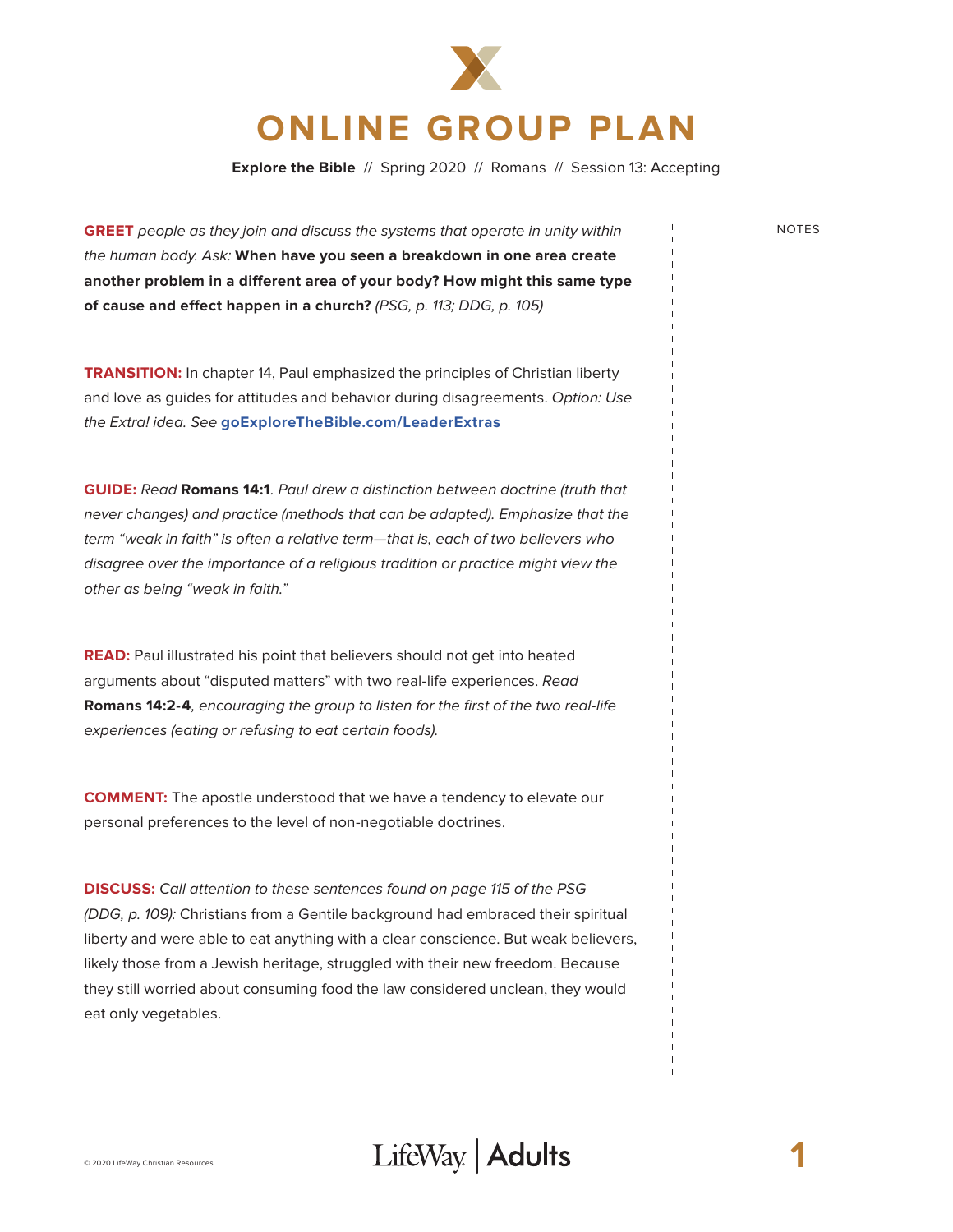### **ASK:** What are some issues that stir debates in the church today? How do NOTES **these compare to the issues pointed to by Paul?** (PSG, p. 117; DDG, p. 109)

**READ Romans 14:5-8**, asking the group to listen for how believers can avoid getting into heated arguments with one another over "disputed matters."

**EXPLORE:** Paul identified a second real-life experience about which believers from different backgrounds had been arguing: the observance of certain holy days. Lead the group to reflect on their feelings about the different ways churches observed Easter this year in light of restrictions from the pandemic threat. Make the point that questions of whether or in what manner to observe certain holy days had become a point of heated argument among believers in Paul's day. Some Christians believed that certain days were more important than other days. Others believed that every day was equally holy for all Christ-followers.

**EXPLAIN:** Draw from the commentary on pages 135-136 in the Leader Guide to explain the following: (1) Neither side had justification to condemn the other. (2) Each group needed to carefully think through their position and put it into practice. (3) The most important factor was sincerely honoring the Lord with their own consciences and practice. Ask: **In what ways can we turn arguments about things that don't matter into opportunities to honor the Lord?**

**DISCUSS:** Call attention to the Key Doctrine statement on "The Church" (Leader Guide, p. 132; PSG, p. 118; DDG, p. 107). Invite a volunteer to read the statement aloud. Ask: **What does operating under the lordship of Christ look like when a church expresses different views on nonessential matters? How does viewing God as owner change your perspective on how you treat other believers?**

**READ Romans 14:9-12**, emphasizing the two questions Paul posed to the church.

**PROBE: Why did Paul warn against believers criticizing each other? What's the danger in criticizing others?** (DDG, p. 110) **Which action do you consider to be more divisive: judging others or looking down on others? Explain.** (PSG, p. 120; DDG, p. 111)